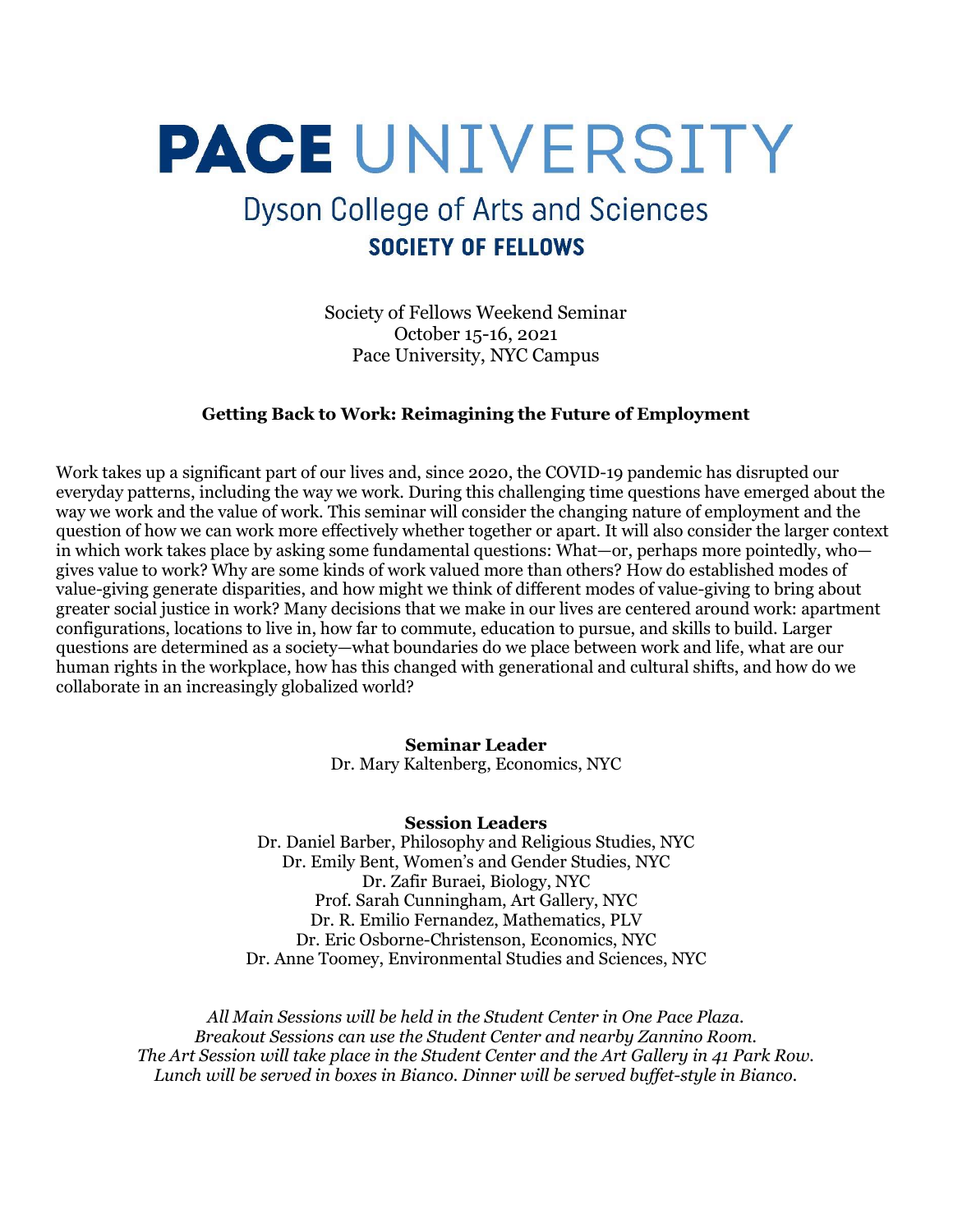### Friday, October 15

| 9:45am                  | Registration                                                                                                                                                                                                                                                                                                                                                                                                                                                                                                                                                                                                                                                                                                                                                             |
|-------------------------|--------------------------------------------------------------------------------------------------------------------------------------------------------------------------------------------------------------------------------------------------------------------------------------------------------------------------------------------------------------------------------------------------------------------------------------------------------------------------------------------------------------------------------------------------------------------------------------------------------------------------------------------------------------------------------------------------------------------------------------------------------------------------|
| <b>Morning Sessions</b> |                                                                                                                                                                                                                                                                                                                                                                                                                                                                                                                                                                                                                                                                                                                                                                          |
| 10am                    | <b>Welcome and Introductions</b>                                                                                                                                                                                                                                                                                                                                                                                                                                                                                                                                                                                                                                                                                                                                         |
|                         | Dean Tresmaine Grimes, Dyson<br>Dr. Judith Pajo, Sociology and Anthropology, NYC                                                                                                                                                                                                                                                                                                                                                                                                                                                                                                                                                                                                                                                                                         |
| 10:15am                 | The Future of Employment: Automation, Skills, Education, and Inequality                                                                                                                                                                                                                                                                                                                                                                                                                                                                                                                                                                                                                                                                                                  |
|                         | Dr. Mary Kaltenberg, Economics, NYC                                                                                                                                                                                                                                                                                                                                                                                                                                                                                                                                                                                                                                                                                                                                      |
| 11am                    | <b>Break</b>                                                                                                                                                                                                                                                                                                                                                                                                                                                                                                                                                                                                                                                                                                                                                             |
| 11:15am                 | <b>Identifying Passions through Evolving Green Jobs</b>                                                                                                                                                                                                                                                                                                                                                                                                                                                                                                                                                                                                                                                                                                                  |
|                         | Dr. Anne Toomey, Environmental Studies and Sciences, NYC<br>Celeste Ann Perez, Environmental Science and Policy '21 Student, PLV                                                                                                                                                                                                                                                                                                                                                                                                                                                                                                                                                                                                                                         |
| 11:30am                 | <b>Icebreaker</b>                                                                                                                                                                                                                                                                                                                                                                                                                                                                                                                                                                                                                                                                                                                                                        |
|                         | Students will have their photo taken by a polaroid. On a board/wall there will be a major skill<br>titled (Writing, Coding, Math, Speaking, etc.) at the top and on the bottom, there will be<br>careers. Each skill will be linked with a career with a rubber band or string. Students will<br>connect their polaroid with the skill and with a job that they are interested in. This will help<br>students start thinking about potential jobs. They can also meet other students who are<br>interested in the same job. Many different skills will link to the same job, showing a diversity of<br>skill sets that can be linked to one particular job. Paula King, Phyllis Mooney, and Michael<br>Healy from Career Services will also attend and talk to students. |
|                         | Moderated by Dr. Mary Kaltenberg, Economics, NYC                                                                                                                                                                                                                                                                                                                                                                                                                                                                                                                                                                                                                                                                                                                         |
| 12:15pm                 | <b>Flash Talks</b>                                                                                                                                                                                                                                                                                                                                                                                                                                                                                                                                                                                                                                                                                                                                                       |
|                         | Four 10-minute talks by professors across disciplines.                                                                                                                                                                                                                                                                                                                                                                                                                                                                                                                                                                                                                                                                                                                   |
|                         | Dr. Joseph Lee, History, NYC -- Lying Flat Movement<br>Dr. James Reich, Philosophy and Religious Studies -- Work and Its Opposites: Religious-<br><b>Philosophical Perspectives</b><br>Dr. Claire Panetta, Sociology and Anthropology -- Anthropological Perspectives on Mobility and<br><b>Transnational Labor</b><br>Dr. Stephanie Hsu, English, NYC -- Werk: The Black Queer Symbolic in Language and Culture                                                                                                                                                                                                                                                                                                                                                         |
|                         | Moderated by Dr. R. Emilio Fernandez, Mathematics, PLV                                                                                                                                                                                                                                                                                                                                                                                                                                                                                                                                                                                                                                                                                                                   |
| 1pm                     | Lunch -> Pick up boxed lunch and enjoy in small groups around campus                                                                                                                                                                                                                                                                                                                                                                                                                                                                                                                                                                                                                                                                                                     |
| $4.4$ american Corrier  |                                                                                                                                                                                                                                                                                                                                                                                                                                                                                                                                                                                                                                                                                                                                                                          |

Afternoon Sessions

2pm President Marvin Krislov, Pace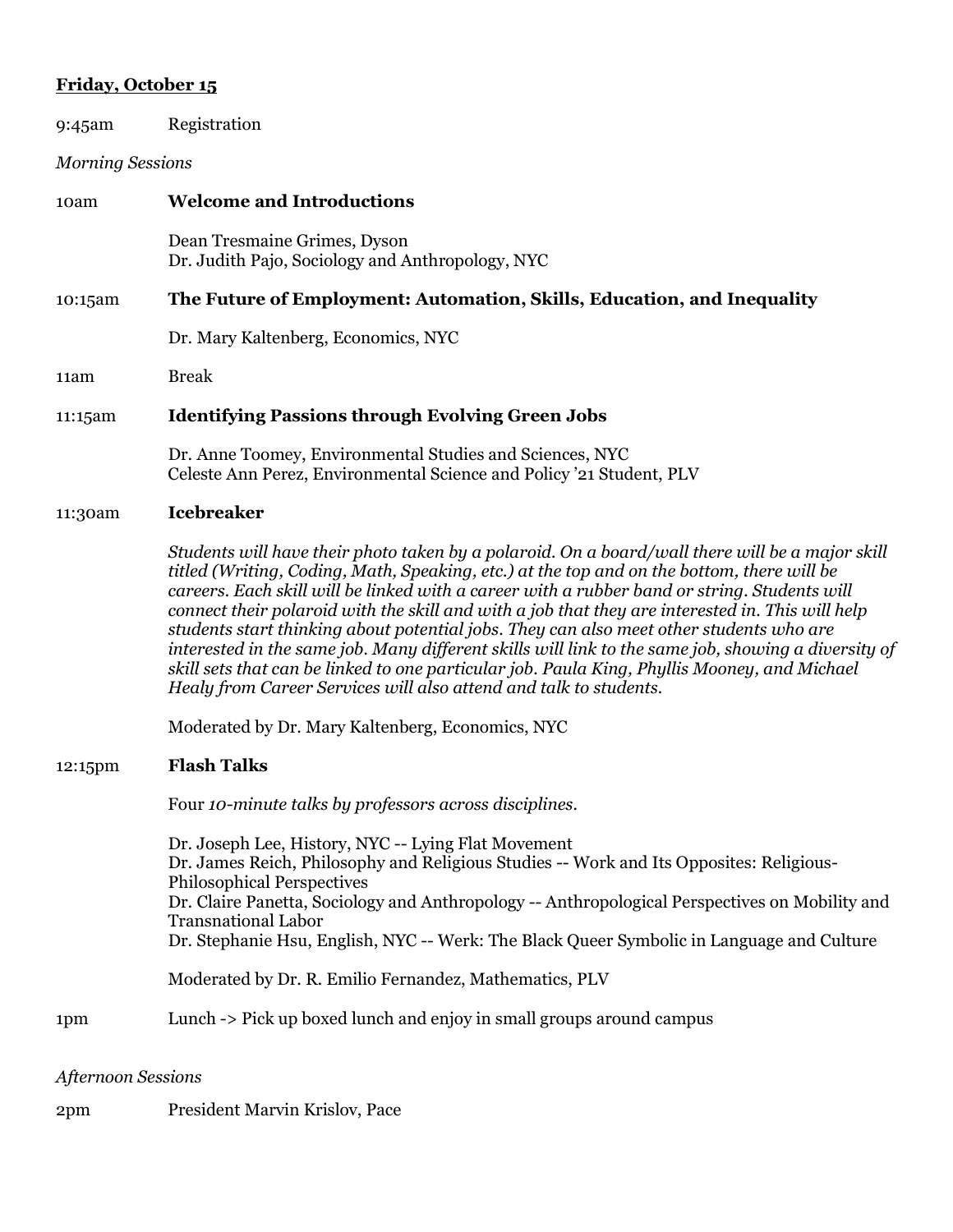#### 2:05pm Panel: Reimagining the City in a Post-Covid World

As more people work from home permanently, how will this impact business centers in the city, residential spaces in and around the city, and what are potential consequences to these changing landscapes (tax revenue, city life, physical building changes, etc.)?

Dr. Kier Hanratty, Economics, NYC -- Urban Planning Dr. Todd Yarbrough, Economics, NYC -- Public Finance

Moderated by Dr. Mary Kaltenberg, Economics, NYC

3:15pm Break

3:30pm Gallery Work: How Artists and Curators Prepared the "Substance" Exhibition at Pace University Art Gallery (Student Center in 1 Pace Plaza & Art Gallery in 41 Park Row) [1<sup>st</sup> part will be streamed via Zoom in Student Center]

> The faculty/student curatorial team and a faculty artist from the Substance exhibit now on view at the Pace University Art Gallery will share a behind-the-scenes view of the art historical research, material experimentation, and exhibition design processes. Session will also include an exhibit walk through.

Prof. Elizabeth Atzberger (Liz Atz), Art, NYC, Substance exhibit artist Prof. Sarah Cunningham, Art, NYC, Substance exhibit co-curator Samantha Smith, History and Art History '21, Substance exhibit co-curator

Moderated by Prof Sarah Cunningham, Art, NYC

5pm Dinner -> Buffet Served (no self-serve because of COVID) in Bianco Room

#### Saturday, October 16

#### Morning Sessions

10am (Re)Defining Essential Work: Gender, Race, and the COVID-19 Pandemic [Talk will be streamed via Zoom in Student Center.]

Dr. Emily Bent, Women's and Gender Studies, NYC

#### 10:45am What Gives Value to Work?

Why are some kinds of work valued more than others? How do established modes of valuegiving generate disparities, and how might we think of different modes of value-giving that bring about justice?

Moderated by Dr. Daniel Barber, Philosophy and Religious Studies, NYC

11:30am Break

#### 11:45am Disciplinary Breakout Sessions

Prof. Mark Weinstock, Economics, NYC -- Zoom's Effect on Education Outcomes Prof. Carlos Mercedes Meran, Psychology, PLV -- Self-care and returning to work Winnie Liu, Economics, NYC -- How has COVID-19 affected part-time employment of students?